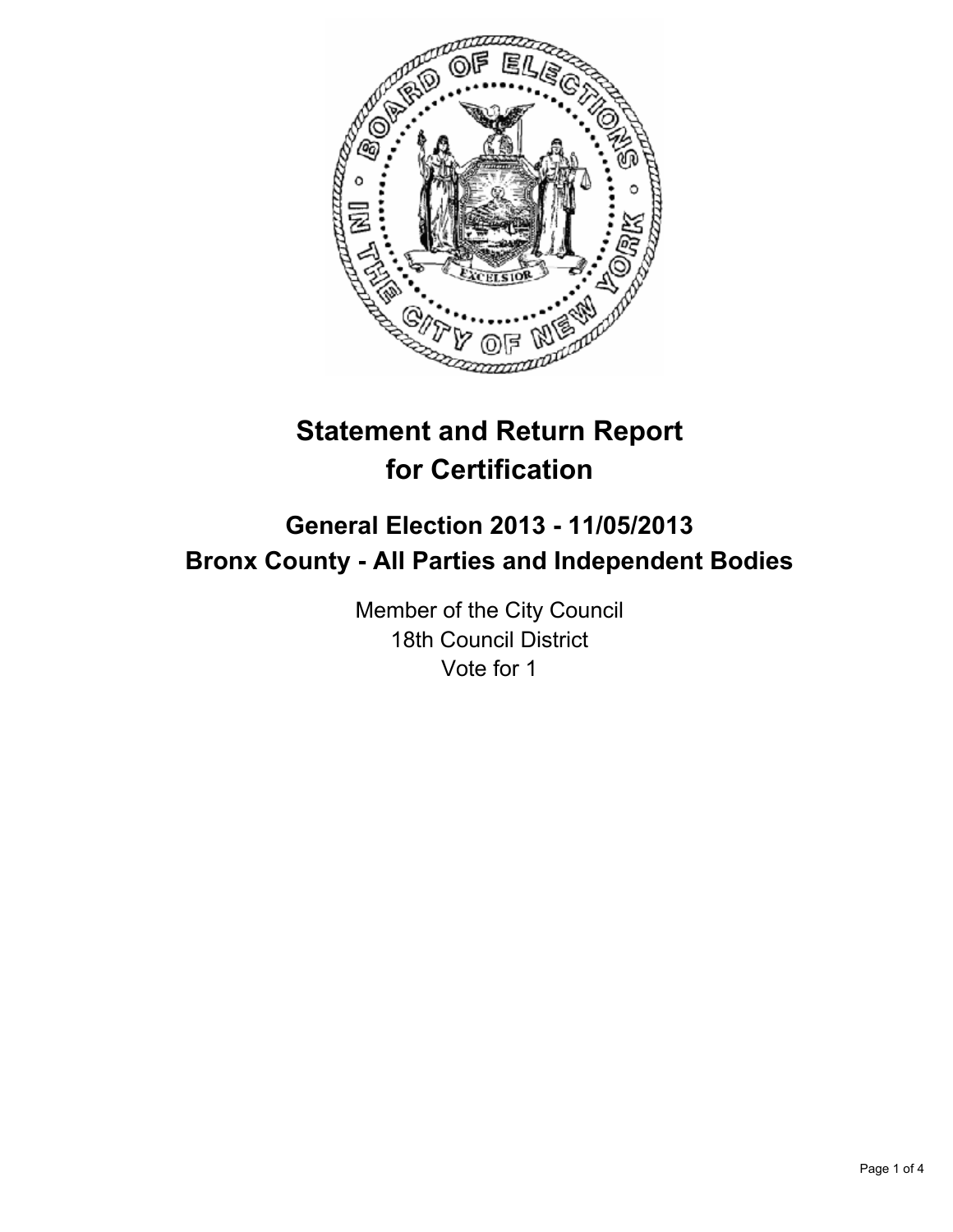

### **Assembly District 82**

| <b>PUBLIC COUNTER</b>                                    | 414            |
|----------------------------------------------------------|----------------|
| <b>EMERGENCY</b>                                         | 0              |
| <b>ABSENTEE/MILITARY</b>                                 | 4              |
| <b>FEDERAL</b>                                           | 0              |
| <b>SPECIAL PRESIDENTIAL</b>                              | 0              |
| <b>AFFIDAVIT</b>                                         | $\overline{7}$ |
| <b>Total Ballots</b>                                     | 425            |
| Less - Inapplicable Federal/Special Presidential Ballots | 0              |
| <b>Total Applicable Ballots</b>                          | 425            |
| ANNABEL PALMA (DEMOCRATIC)                               | 325            |
| LAMONT L. PAUL (REPUBLICAN)                              | 32             |
| EDUARDO RAMIREZ (CONSERVATIVE)                           | 11             |
| ANNABEL PALMA (WORKING FAMILIES)                         | 8              |
| <b>WALTER NESTLER (GREEN)</b>                            | 9              |
| WILLIAM RUSSELL MOORE (JOBS & EDUCATION)                 | 2              |
| WALTER NESTLER (PROGRESSIVE)                             | 3              |
| UNATTRIBUTABLE WRITE-IN (WRITE-IN)                       | 1              |
| <b>Total Votes</b>                                       | 391            |
| Unrecorded                                               | 34             |

#### **Assembly District 85**

| <b>PUBLIC COUNTER</b>                                    | 5,774        |
|----------------------------------------------------------|--------------|
| <b>EMERGENCY</b>                                         | 0            |
| <b>ABSENTEE/MILITARY</b>                                 | 93           |
| <b>FEDERAL</b>                                           | 0            |
| <b>SPECIAL PRESIDENTIAL</b>                              | $\mathbf{0}$ |
| <b>AFFIDAVIT</b>                                         | 101          |
| <b>Total Ballots</b>                                     | 5,968        |
| Less - Inapplicable Federal/Special Presidential Ballots | 0            |
| <b>Total Applicable Ballots</b>                          | 5,968        |
| ANNABEL PALMA (DEMOCRATIC)                               | 4,804        |
| LAMONT L. PAUL (REPUBLICAN)                              | 149          |
| EDUARDO RAMIREZ (CONSERVATIVE)                           | 100          |
| ANNABEL PALMA (WORKING FAMILIES)                         | 124          |
| <b>WALTER NESTLER (GREEN)</b>                            | 66           |
| WILLIAM RUSSELL MOORE (JOBS & EDUCATION)                 | 155          |
| WALTER NESTLER (PROGRESSIVE)                             | 15           |
| FRANCES GETTEG (WRITE-IN)                                | 1            |
| <b>Total Votes</b>                                       | 5,414        |
| Unrecorded                                               | 554          |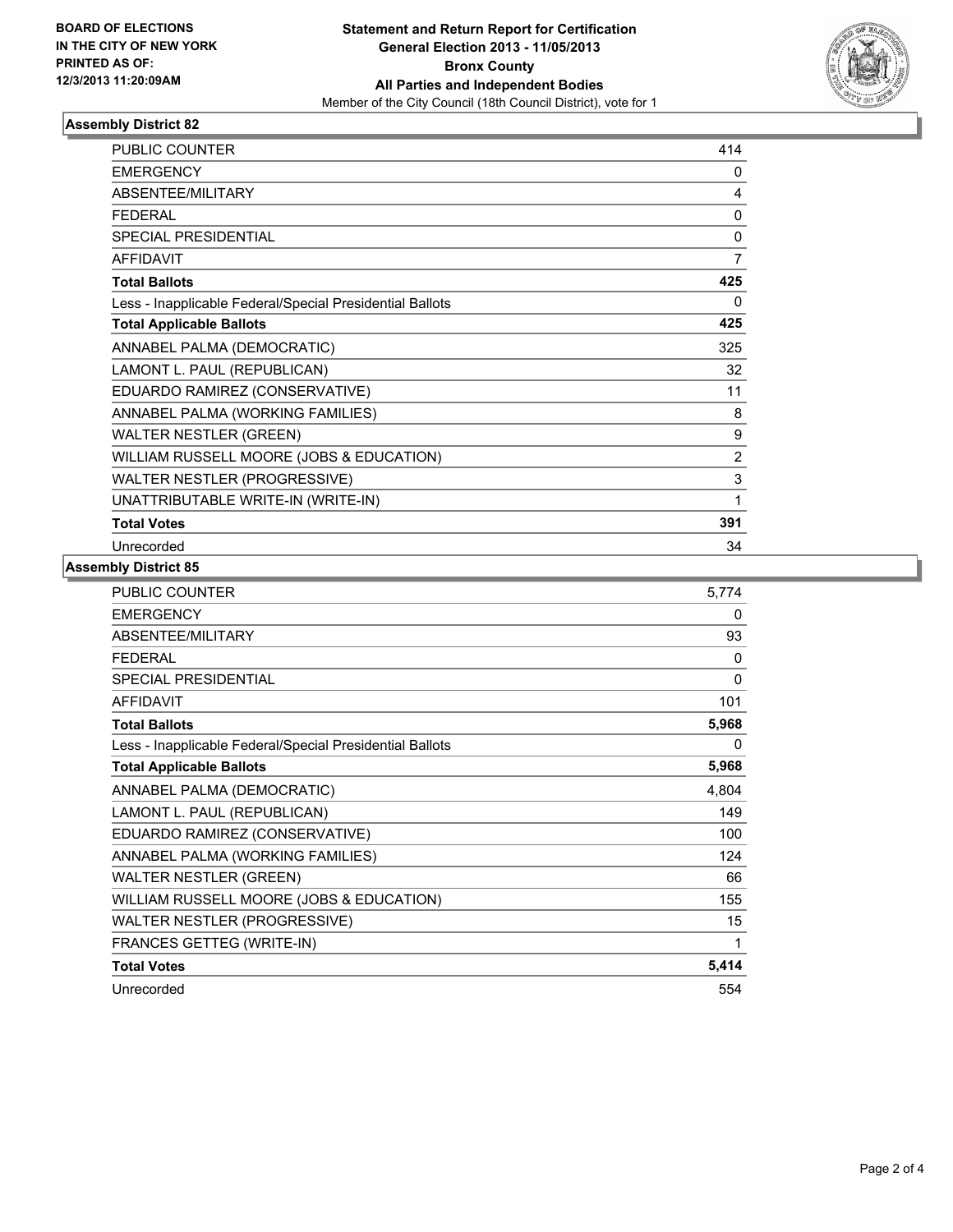

#### **Assembly District 87**

| <b>PUBLIC COUNTER</b>                                    | 11,167       |
|----------------------------------------------------------|--------------|
| <b>EMERGENCY</b>                                         | 1            |
| ABSENTEE/MILITARY                                        | 176          |
| <b>FEDERAL</b>                                           | 0            |
| SPECIAL PRESIDENTIAL                                     | $\mathbf{0}$ |
| <b>AFFIDAVIT</b>                                         | 152          |
| <b>Total Ballots</b>                                     | 11,496       |
| Less - Inapplicable Federal/Special Presidential Ballots | 0            |
| <b>Total Applicable Ballots</b>                          | 11,496       |
| ANNABEL PALMA (DEMOCRATIC)                               | 9,032        |
| LAMONT L. PAUL (REPUBLICAN)                              | 377          |
| EDUARDO RAMIREZ (CONSERVATIVE)                           | 191          |
| ANNABEL PALMA (WORKING FAMILIES)                         | 259          |
| <b>WALTER NESTLER (GREEN)</b>                            | 187          |
| WILLIAM RUSSELL MOORE (JOBS & EDUCATION)                 | 389          |
| WALTER NESTLER (PROGRESSIVE)                             | 39           |
| <b>NSANGI WILLIAMS (WRITE-IN)</b>                        | 1            |
| UNATTRIBUTABLE WRITE-IN (WRITE-IN)                       | 4            |
| VANESSA GIBSON (WRITE-IN)                                | 1            |
| <b>WALTON NESTLER (WRITE-IN)</b>                         | 1            |
| YUKO OSHIMA (WRITE-IN)                                   | 1            |
| YVONNE MCDOWELL (WRITE-IN)                               | 1            |
| <b>Total Votes</b>                                       | 10,483       |
| Unrecorded                                               | 1,013        |